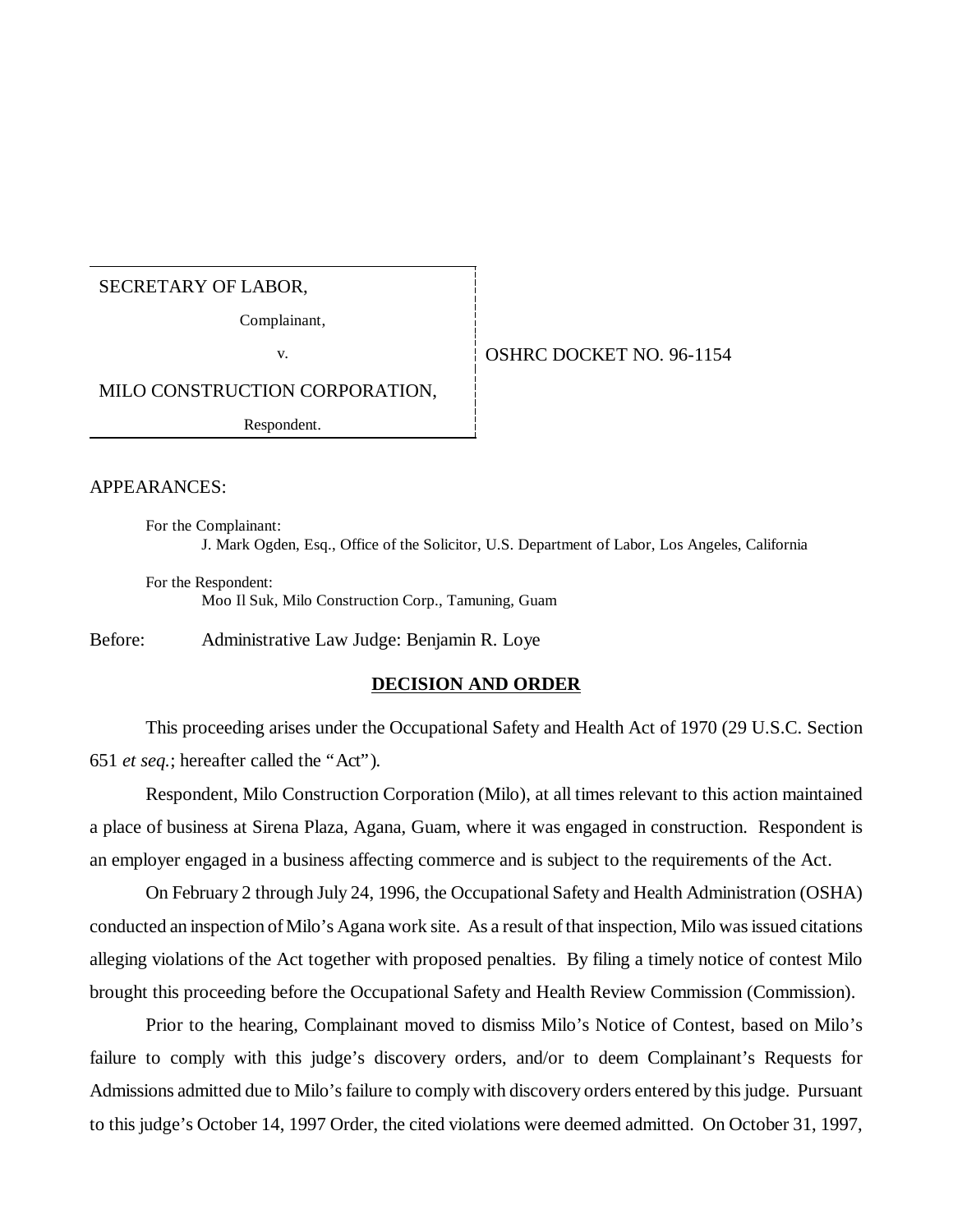a hearing was held in Agana, Guam for the purpose of determining whether the matter should be dismissed and to determine the appropriate penalties to be assessed. Final arguments were made at the hearing, and this matter is ready for disposition.

#### **Complainant's Motion to Dismiss**

I find that dismissal of the notice of contest is too drastic a remedy in this case. Continuances were sought by both parties in this case, and imposed by the court on its own motion. Milo has been sanctioned for its failure to respond to discovery and/or court orders in a timely fashion, in that it may not contest any of the underlying violations in this matter, all of which were deemed admitted.

Because further sanctions would not be constructive; Complainant's motion is DENIED.

#### **Penalties**

#### **Serious citation 1, item 1** alleges:

29 CFR 1926.451(a)(8): Scaffold(s), including accessories such as braces, brackets, trusses, screw legs, ladders, etc. damaged or weakened from any cause were nor immediately repaired or replaced:

(a) Throughout the project, tubular welded frame scaffold with damaged or weakened parts, such as, but not necessarily limited to completely rusted through frames, cross braces, and pick board support hooks, were not immediately removed or replaced, exposing employees to falls from elevations of about 12 to 62 feet to the concrete sidewalks or asphalt street below.

#### *Facts*

OSHA Compliance Officer (CO) Johnny Cruz testified that Milo employees were exposed to the cited violations (Tr. 14). Cruz stated that the Chinese employees on the site showed him their alien labor cards identifying them as Milo employees (Tr. 15).

Moo Il Suk, Milo's president, testified that he has had troubles with OSHA for two years (Tr. 32- 33; Exh. R-1). As a result, Mr. Suk did not want to take on responsibility for the Sirena Plaza project, and so subcontracted the project out to Chinese construction companies (Tr. 34). Suk testified that the Chinese firms were unable to secure entry into Guam for their laborers; Milo, therefore, brought the Chinese laborers in under its work visa (Tr. 35). Milo admitted that it had a project manager and project engineer with supervisory power over the site, but stated that the Chinese subcontractors also had their own supervisors. Suk believed that Milo had no responsibility to control the Chinese subcontractors (Tr. 35-37, 52). Suk testified that the Chinese refused to obey Milo's safety suggestions; when the Chinese insisted on doing the work in their own way, Milo let them do it (Tr. 37, 39-40). Suk stated that he kept the Chinese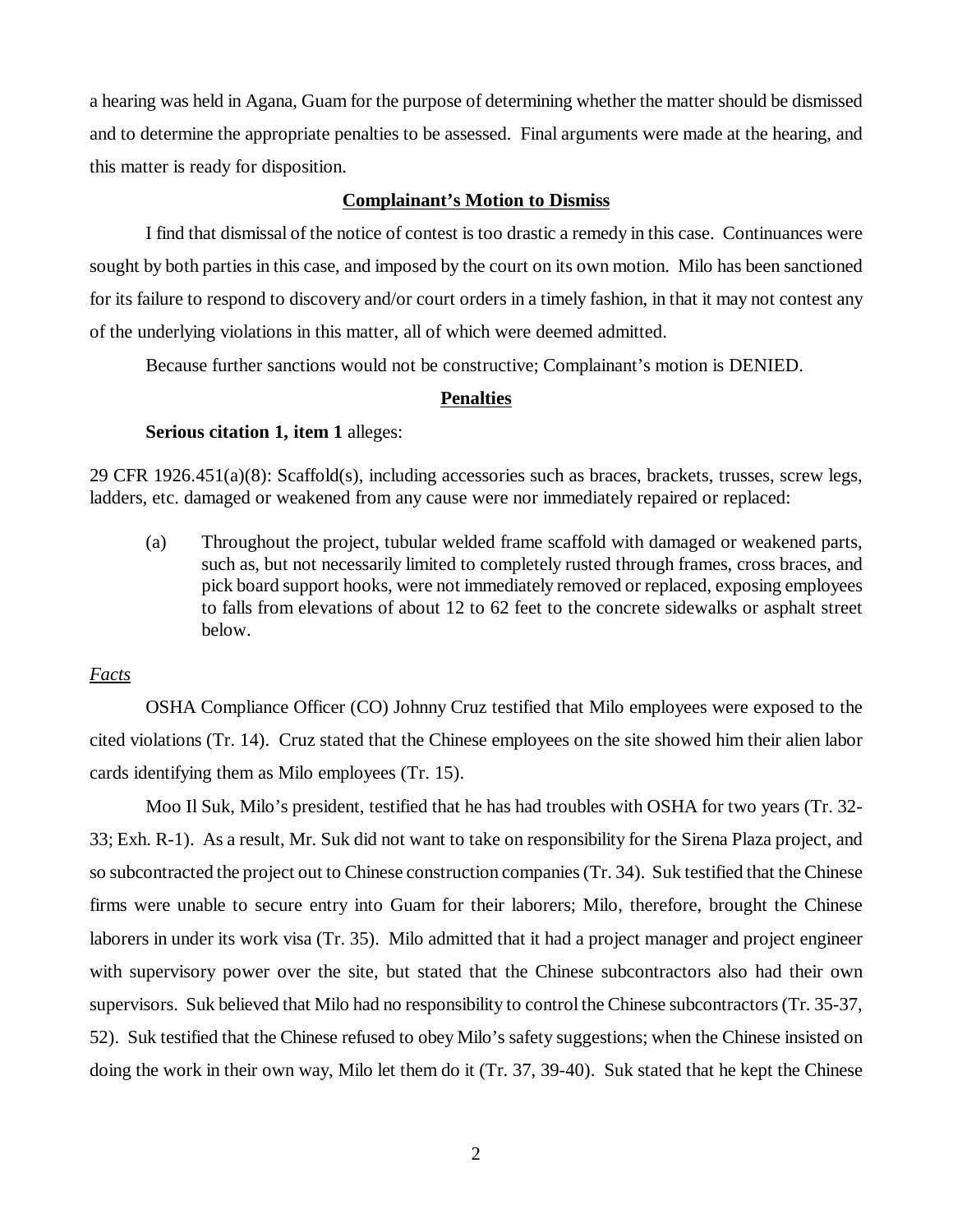workers on, despite their refusal to obey his safety instructions, because of the difficulty in obtaining replacement workers (Tr. 40).

#### *Discussion*

As noted above, the violation, its classification as serious, and Milo's knowledge thereof, were deemed admitted; *See* Request for Admission Nos. 1-3. Nonetheless Milo argues that the cited violations were created by its independent contractor, and that only the subcontractor's employees were exposed.

The Commission has held that on a multi-employer site, the general contractor is well situated to obtain abatement of hazards, either through its own resources or through its supervisory role with respect to other contractors. The general contractor is, therefore, responsible for violations it could reasonably have been expected to prevent or abate by reason of its supervisory capacity. *IBP Inc.,*17 BNA OSHC 2073, 1997 CCH OSHD  $\P$  (No. 93-3059, 1997). Milo admits it was the prime contractor on site. As such it was responsible for exercising its supervisory authority to insure that its subcontractors abate safety hazards discovered on the work site.

The exposed employees were brought in from mainland China to perform Milo's contract. Milo had personnel on the site with supervisory authority (Request for Admission No. 95). Milo was, therefore, responsible for correcting violations of which it was aware. Milo admits that it did no more than "suggest" that its subcontractors correct hazardous conditions, because of the difficulty in obtaining replacement labor.

Milo's explanation in no way mitigates the gravity of the cited violation. Milo has a history of prior OSHA violations (Request for Admission No. 96-97); its admitted efforts to circumvent OSHA regulations demonstrate a lack of good faith. I find that the proposed penalty of \$3,000.00 is appropriate.

#### **Serious citation 1, item 2** alleges:

29 CFR 1926.451(a)(10): Planking used on scaffold(s) was not scaffold grade or the equivalent as recognized by approved grading rules for the species of wood used:

(a) By all sides of the building, planking was not scaffold grade or equivalent as  $2x4$  lumber was used on scaffold spans about six feet apart, exposing employees of falls up to 62 feet to the concrete sidewalk or asphalt street below.

The violation, its classification as serious, and Milo's knowledge thereof, were deemed admitted; *See* Request for Admission Nos. 4-6.

For the reasons cited in item 1, I find that the proposed penalty of \$3,000.00 is appropriate.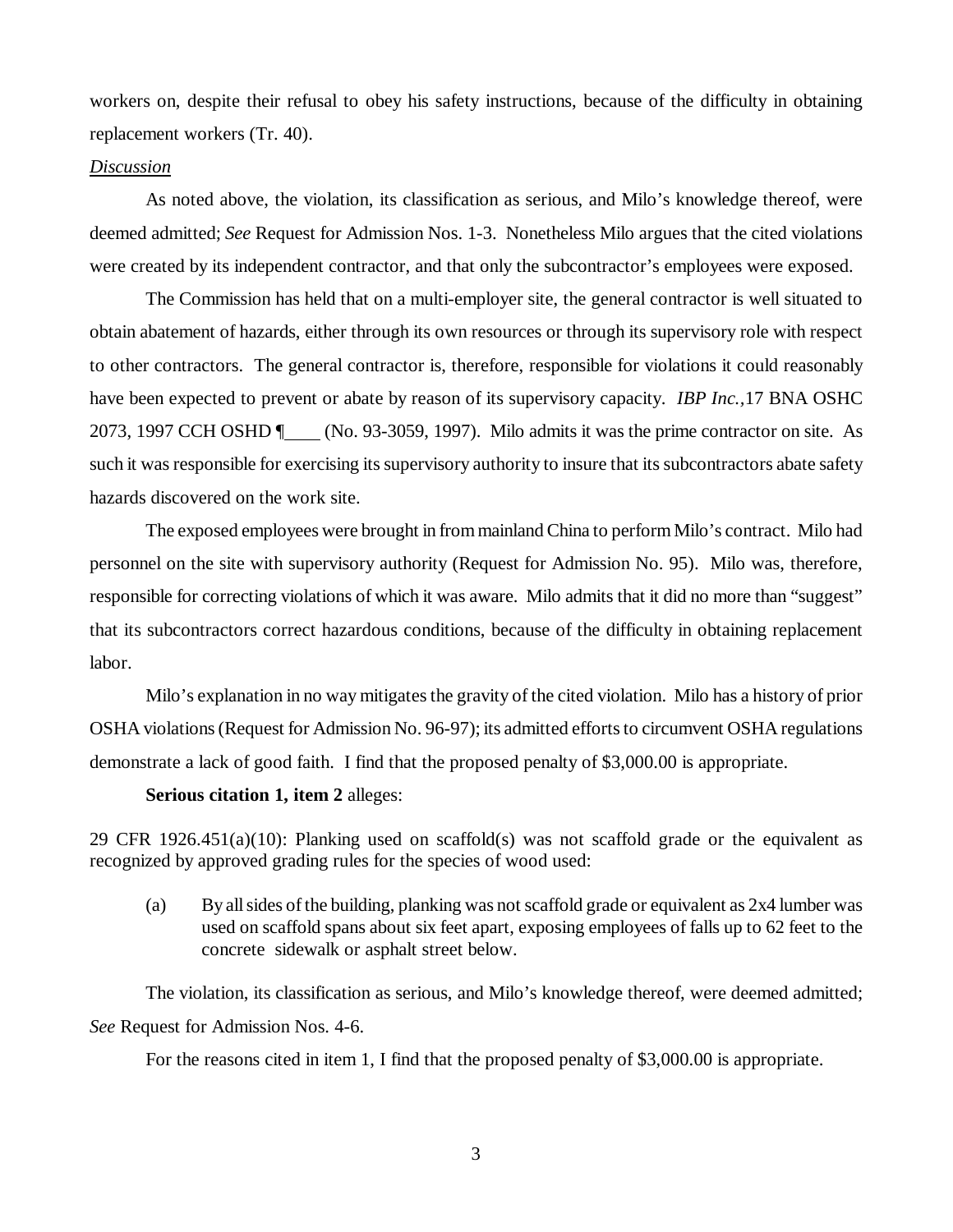## **Serious citation 1, item 3** alleges:

29 CFR 1926.501(a)(2): Employees were not forbidden from working on surfaces without the requisite strength and structural integrity to support employee(s) safely:

- (a) By the southwest corner of the building, employees were not forbidden from working on surfaces without the strength and integrity to support employees as a material loading platform was made of 5/8s inch plywood that was not secured nor overlapped to the supports, exposing employees to the hazard of falling about 26 feet to the soil below.
- (b) By the southwest corner of the building between A8.1 and B8.1, employees were not forbidden from working on surfaces without the strength and integrity to support employees as a material loading platform was made of 5/8s inch plywood that was not secured nor overlapped to the supports, that buckled when loads of lumber were placed on it, and that used shoring jacks as the horizontal supports, exposing employees to the hazard of falling about 38 feet to the ground below.

The violation, its classification as serious, and Milo's knowledge thereof, were deemed admitted;

*See* Request for Admission Nos. 7-10.

For the reasons cited in item 1, I find that the proposed penalty of \$3,000.00 is appropriate.

### **Serious citation 1, item 4** alleges:

29 CFR 1926.502(b)(4): When the 200 pound test load was applied in a downward direction, the top edge of the guardrail shall not deflect to a height less that 39 inches above the walking/working level:

(a) On the south side of the building on the 3rd floor, the top rail of a guardrail system deflected to a height of about 17 inches when a downward load was applied, exposing employees chipping concrete to the hazard of falling about 26 feet to the ground below.

The violation, its classification as serious, and Milo's knowledge thereof, were deemed admitted;

*See* Request for Admission Nos. 11-13.

The Secretary proposes a penalty of \$3,000.00 for this item.

# **Willful citation 2, item 1** alleges:

29 CFR 1926.416(a)(1): Employees were permitted to work in proximity to electric power circuits and were not protected against electric shock by deenergizing and grounding the circuits or effectively guarding the circuits by insulation or other means:

(a) On the third level at the north east corner, the employer permitted employees to work within 3 to 5 feet of 13.8 KVA overhead lines and 75 KVA transformers that were not deenergized grounded or insulated, exposing employees moving 8 foot long rebar to the hazard of electrocution.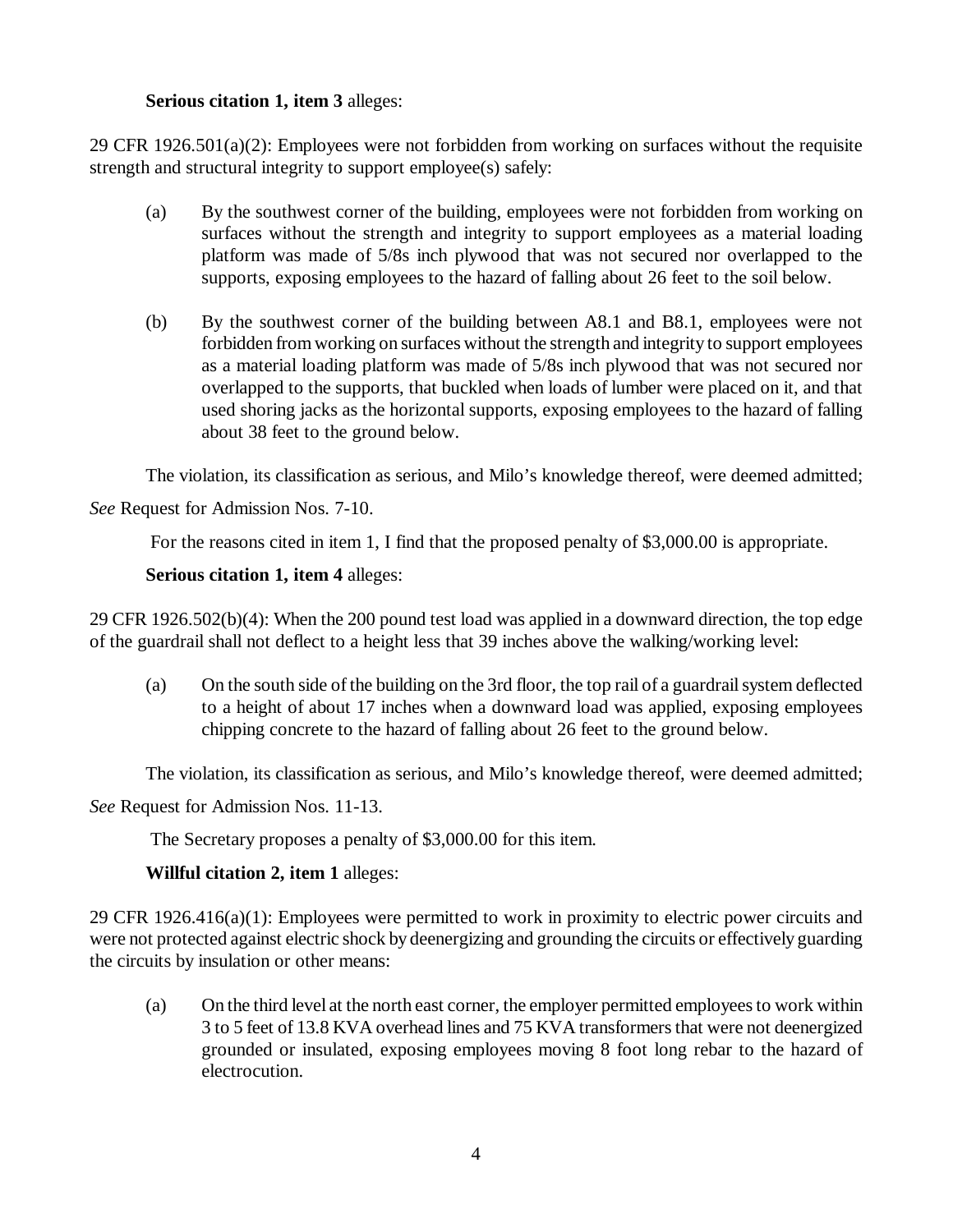The violation, its classification as willful, and Milo's knowledge thereof, were deemed admitted; *See* Request for Admission Nos. 14-16.

CO Cruz testified that Milo knew that employees were exposed to the energized lines and had requested that blankets be installed for insulation (Tr. 20). Milo did not, however, install the blankets, or get permission to install the blankets (Tr. 20). Nonetheless the employees continued to work in the area (Tr. 20).

I find that the circumstances of the violation, and the factors ennumerated in citation 1, item 1, justify the proposed \$49,000.00 penalty.

### **Willful citation 2, item 2** alleges:

29 CFR 1926.451(a)(13): An access ladder or equivalent safe access to scaffold(s) was not provided:

(a) By the west, north, north east, and east side of the building, an access ladder or equivalent safe access was not provided as access to scaffolds was obtained by climbing on cross braces or by stepping across 2 to 4 foot gaps from the building edges, exposing employees to falls from elevations from about 6 to 38 feet to the concrete sidewalk or asphalt street below.

The violation, its classification as willful, and Milo's knowledge thereof, were deemed admitted; *See* Request for Admission Nos. 17-19.

CO Cruz testified that Milo had been cited several times previously for fall protection violations, and had done nothing to prevent these violations from being repeated (Tr. 29). Milo introduced no evidence mitigating the gravity of this item. The gravity of this item, in addition to the factors ennumerated in citation 1, item 1, justify the proposed \$49,000.00 penalty.

# **Willful citation 2, item 3** alleges:

29 CFR 1926.451(d)(10): Standard guardrails and toeboards were not installed at all open sides and ends on tubular welded frame scaffolds more than 10 feet above the ground or floor:

- (a) On or about February 2, 1996, by the southeast side of the building, there were no guardrails on the open sides of the tubular welded frame scaffold and there were gaps of about 2 to 4 feet between the scaffold platforms and building, exposing employees to the hazard of falling about 32 feet to the vertical rebar below.
- (b) On or about February 2, 1996, by the east side of the building, there were no guardrails on the open sides of the tubular welded frame scaffold and there were gaps of about 2 to 4 feet between the scaffold platforms and building, exposing employees tying rebar to the hazard of falling about 38 feet to the vertical rebar below.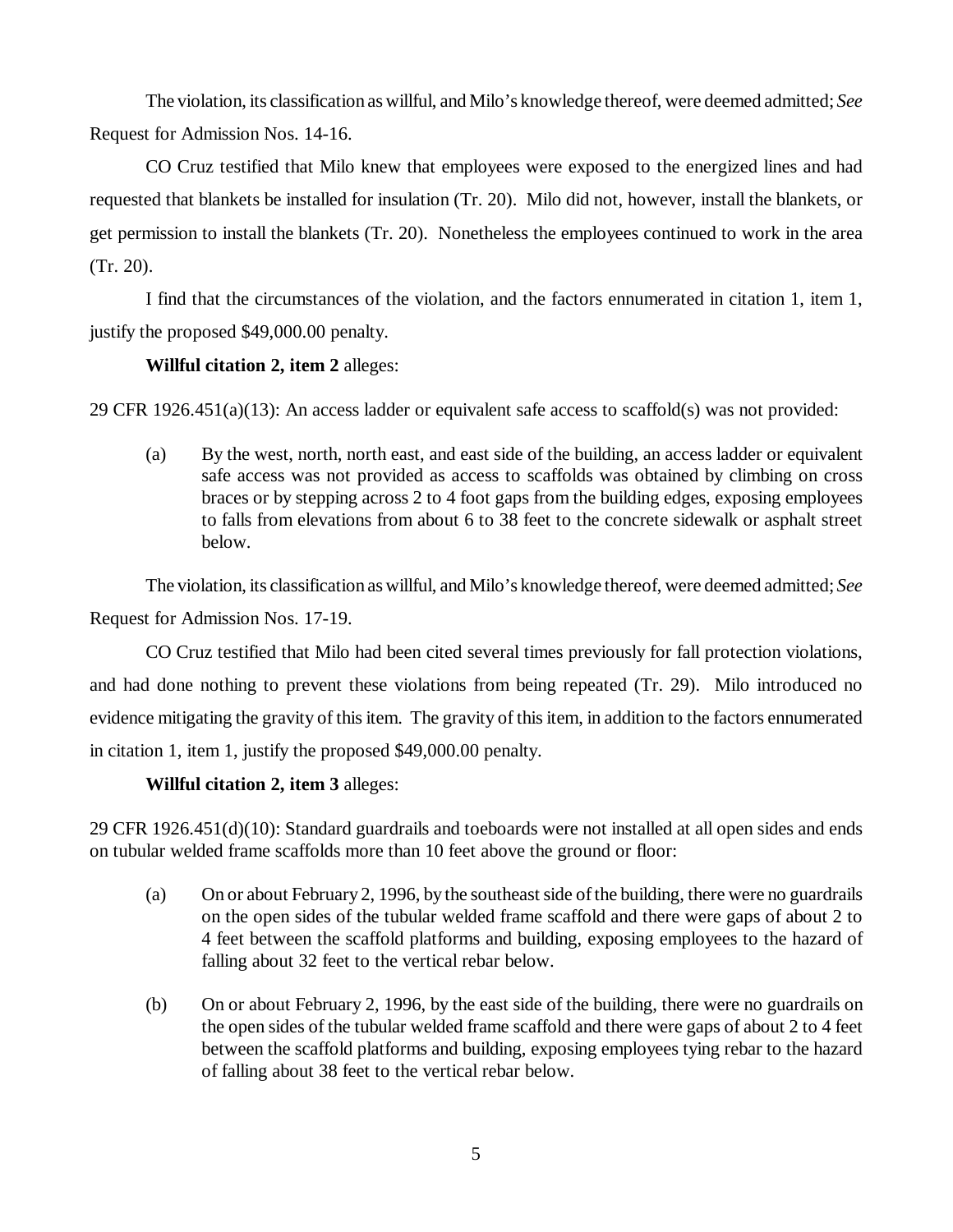- (c) On or about February 2, 1996, by the north side of the building, there were no guardrails on the open sides of the tubular welded frame scaffold for about 48 feet along length of the scaffold and there were gaps of about 2 to 4 feet between the scaffold platforms and building, exposing employees installing formwork to the hazard of falling about 38 feet to the asphalt street and vertical rebar below.
- (d) On or about February 2, 1996, by the west side of the building, there were no guardrails on the open sides of the tubular welded frame scaffold for about 147 feet along the length of the scaffold and there were gaps of about 2 to 4 feet between the scaffold platforms and building, exposing employees tying rebar and removing formwork to the hazard of falling about 38 feet to the ground below.
- (e) On or about February 2, 1996, by the northeast side of the building from C3 to C6.1 and C6.1 to F6.1 there were no guardrails on the open sides of the tubular welded frame scaffold and there were gaps of about 2 to 4 feet between the scaffold platforms and building, exposing employees tying rebar and tightening formwork to the hazard of falling about 38 feet to the asphalt below.
- (f) On or about March 30, 1996, by the west side of the building from A.1 to A8.1, there were no guardrails on the open sides of the tubular welded frame scaffold for about 148 feet along the length of the scaffold and there were gaps of about 2 to 4 feet between the scaffold platforms and building, exposing employees removing formwork to the hazard of falling about 50 to 62 feet to the asphalt street below.
- (g) On or about March 30, 1996, by the southeast side of the building from C3 to C6.1 and C6.1 to F6.1, there were no guardrails on the open sides of the tubular welded frame scaffold, exposing employees erecting formwork to the hazard of falling about 50 to 62 feet to the asphalt parking lot below.
- (h) On or about March 30, 1996, by the north side of the building from A1 to C1, there were no guardrails on the open sides of the tubular welded frame scaffold for about 48 feet along the length of the scaffold and there were gaps of about 2 to 4 feet between the scaffold platforms and building, exposing employees to the hazard of falling about 62 feet to the vertical rebar below.
- (i) On or about March 30, 1996, by the east side of the building from F6.1 to F9, there were no guardrails on the open sides of the tubular welded frame scaffold and there were gaps of about 2 to 4 feet between the scaffold platforms and building, exposing employees tying rebar and installing formwork to the hazard of falling about 50 to 62 feet to the vertical rebar and 2x4 lumber fence posts below.
- (j) On or about March 30, 1996, by the north side of the building from A.1 to C.1, there were no guardrails on the open sides of the tubular welded frame scaffold and there were gaps of about 2 to 4 feet between the scaffold platforms and building, exposing employees to the hazard of falling about 38 to 50 feet to the road below.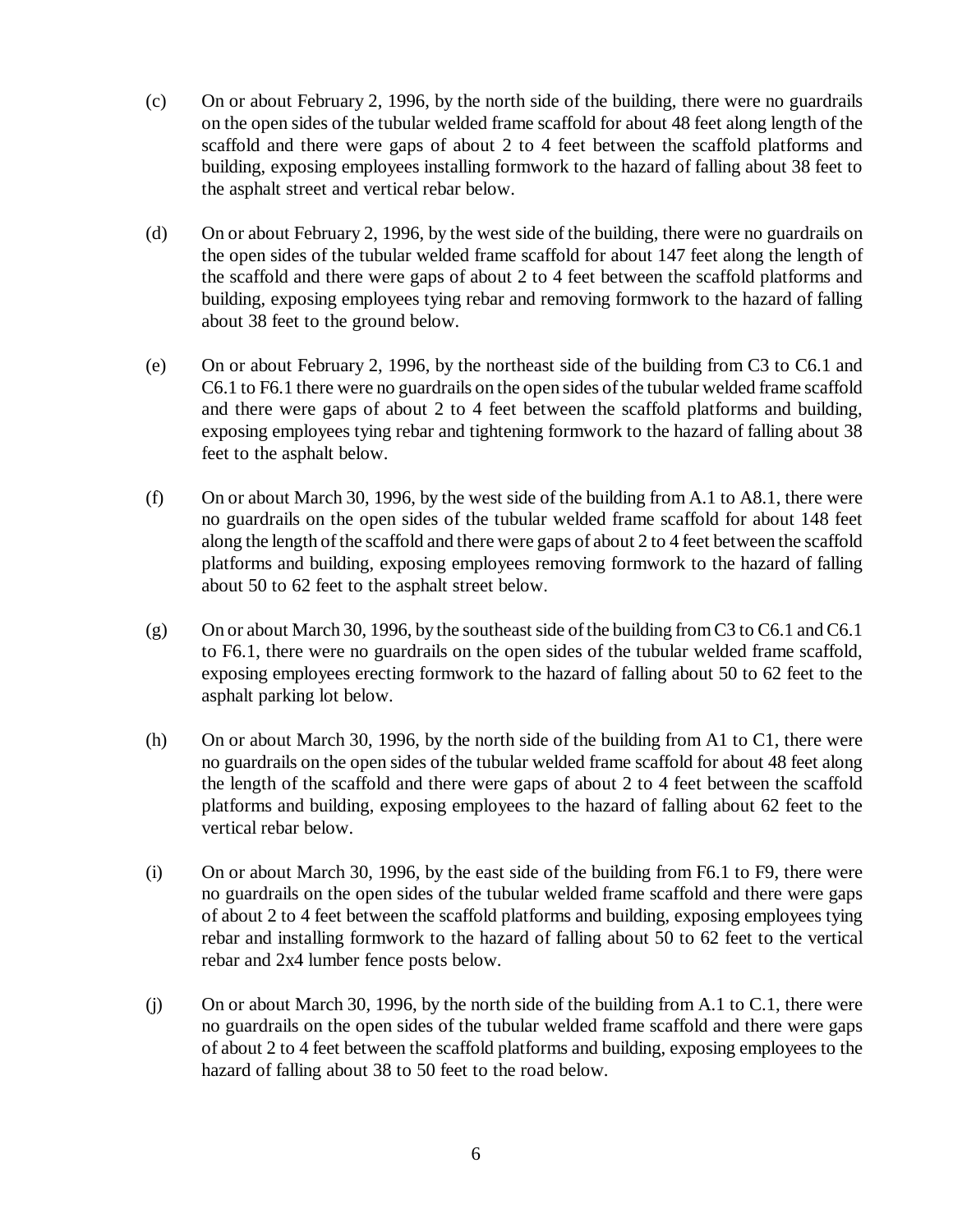- (k) On or about March 30, 1996, by the east side of the building from F6.1 to F9, there were no guardrails on the open sides of the tubular welded frame scaffold and there were gaps of about 2 to 4 feet between the scaffold platforms and building, exposing employees to the hazard of falling about 38 to 50 feet to the vertical rebar and 2x4 lumber fence posts below.
- (l) On or about March 30, 1996, by the northeast side of the building from C3 to C6.1 and C6.1 to F6.1, there were no guardrails on the open sides of the tubular welded frame scaffold and there were gaps of about 2 to 4 feet between the scaffold platforms and building, exposing employees doing formwork to the hazard of falling about 38 to 50 feet to the asphalt parking lot below.
- (m) On or about March 30, 1996, by the west side of the building from A1 to A8, there were no guardrails on the open sides of the tubular welded frame scaffold for about 148 feet along the length of the scaffold and there were gaps of about 2 to 4 feet between the scaffold platforms and building, exposing employees removing formwork to the hazard of falling about 38 to 50 feet to the asphalt road below.
- (n) On or about March 30, 1996, by the north side of the building from A.1 to C.1, there were no guardrails on the open sides of the tubular welded frame scaffold for about 48 feet along the length of the scaffold and there were gaps of about 2 to 4 feet between the scaffold platforms and building, exposing employees to the hazard of falling about 26 feet to the road below.
- (o) On or about March 30, 1996, by the northeast side of the building from C3 to C6.1 and C6.1 to F6.1, there were no guardrails on the open sides of the tubular welded frame scaffold and there were gaps of about 2 to 4 feet between the scaffold platforms and building, exposing employees to the hazard of falling about 26 to 38 feet to the asphalt below.
- (p) On or about March 30, 1996, by the north side of the building from A.1 to C.1, there were no guardrails on the open sides of the tubular welded frame scaffold for about 48 feet along the length of the scaffold and there were gaps of about 2 to 4 feet between the scaffold platforms and building, exposing employees to the hazard of falling about 38 feet to the ground below.
- (q) On or about March 30, 1996, by the west side of the building from A1 to A8, there were no guardrails on the open sides of the tubular welded frame scaffold for about 148 feet along the length of the scaffold and there were gaps of about 2 to 4 feet between the scaffold platforms and building, exposing employees to the hazard of falling about 26 to 38 feet to the asphalt road below.
- (r) On or about April 1, 1996, by the north side of the building from A1 to C1, there were no guardrails on the open sides of the tubular welded frame scaffold for about 48 feet along the length of the scaffold and there were gaps of about 2 to 4 feet between the scaffold platforms and building, exposing employees to the hazard of falling about 26 to 38 feet to the ground below.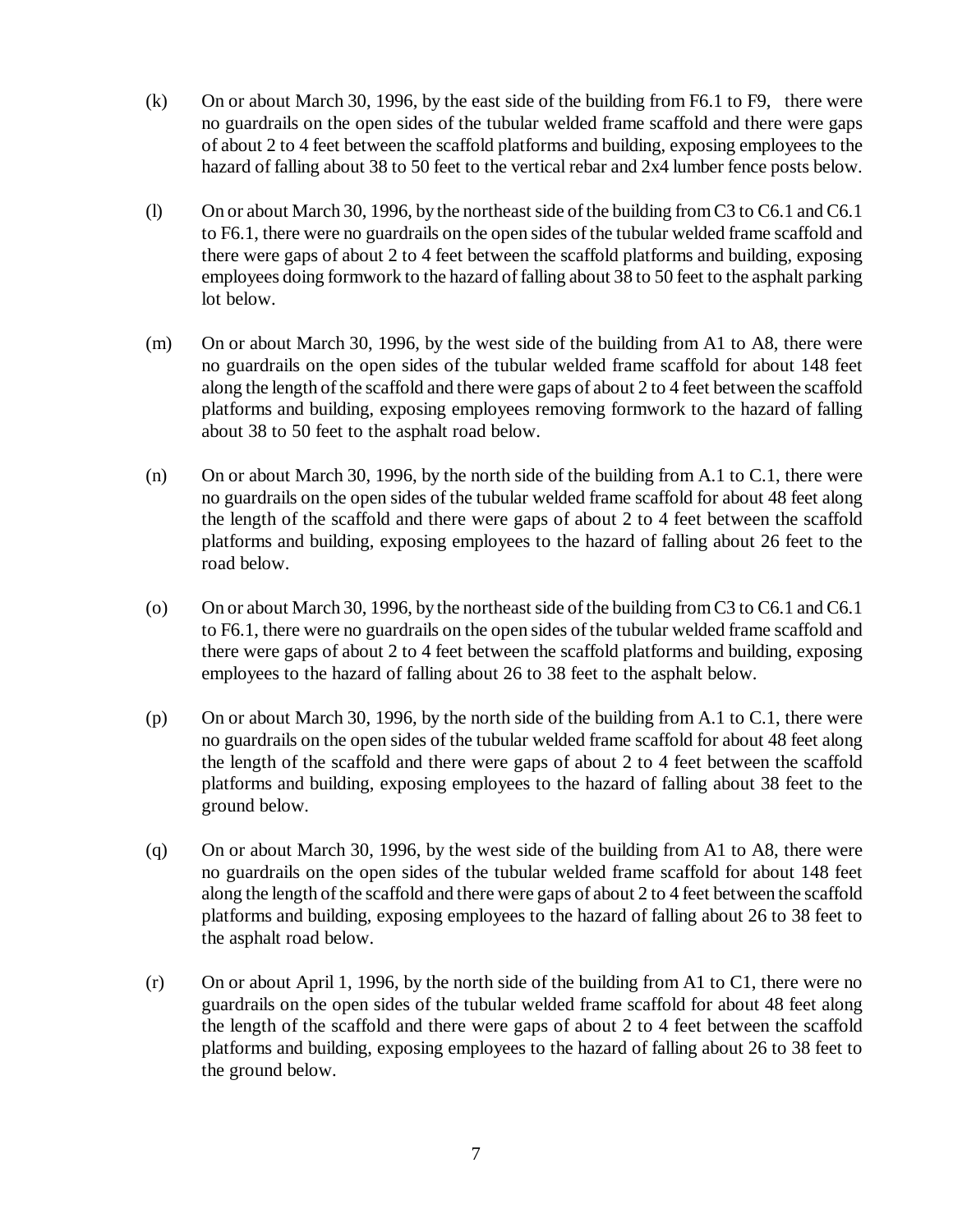- (s) On or about April 1, 1996, by the west side of the building A1 to A8, there were no guardrails on the open sides of the tubular welded frame scaffold for about 148 feet along the length of the scaffold and there were gaps of about 2 to 4 feet between the scaffold platforms and building, exposing employees to the hazard of falling about 26 to 38 feet to the asphalt road below.
- (t) On or about April 1, 1996, by the northeast side of the building from C3 to C6.1 and C6.1 to F6.1, there were no guardrails on the open sides of the tubular welded frame scaffold and there were gaps of about 2 to 4 feet between the scaffold platforms and building, exposing employees to the hazard of falling about 26 to 38 feet to the vertical rebar below.
- (u) On or about April 1, 1996, by the north side of the building from A1 to C1, there were no guardrails on the open sides of the tubular welded frame scaffold for about 48 feet along the length of the scaffold and there were gaps of about 2 to 4 feet between the scaffold platforms and building, exposing employees to the hazard of falling about 32 feet to the ground below.
- (v) On or about April 1, 1996, by the west side of the building from A1 to A8, there were no guardrails on the open sides of the tubular welded frame scaffold as there were intermittent guardrails for about 148 feet along the length of the scaffold and there were gaps of about 2 to 4 feet between the scaffold platforms and building, exposing employees removing formwork to the hazard of falling about 38 to 50 feet to the asphalt road below.
- (w) On or about April 1, 1996, by the northeast side of the building from C3 to C6.1 and C6.1 to F6.1, there were no guardrails on the open sides of the tubular welded frame scaffold and there were gaps of about 2 to 4 feet between the scaffold platforms and building, exposing employees to the hazard of falling about 38 to 50 feet to the asphalt below.
- (x) On or about April 1, 1996, by the east side of the building from F6.1 for F9, there were no guardrails on the open sides of the tubular welded frame scaffold and there were gaps of about 2 to 4 feet between the scaffold platforms and building, exposing employees to the hazard of falling about 38 to 50 feet to the soil below.
- (y) On or about April 1, 1996, by the north side of the building from A1 to C1, there were no guardrails on the open sides of the tubular welded frame scaffold and there were gaps of about 2 to 4 feet between the scaffold platforms and building, exposing employees to the hazard of falling about 38 to 50 feet to the road below.
- (z) On or about April 1, 1996, by the east side of the building from F6.1 to F9, there were no guardrails on the open sides of the tubular welded frame scaffold and there were gaps of about 2 to 4 feet between the scaffold platforms and building, exposing employees tying rebar and installing formwork to the hazard of falling about 50 to 62 feet to the vertical 2x4 lumber fence posts and rebar below.
- (aa) On or about April 1, 1996, by the north side of the building from A1 to C1, there were no guardrails on the open sides of the tubular welded frame scaffold and there were gaps of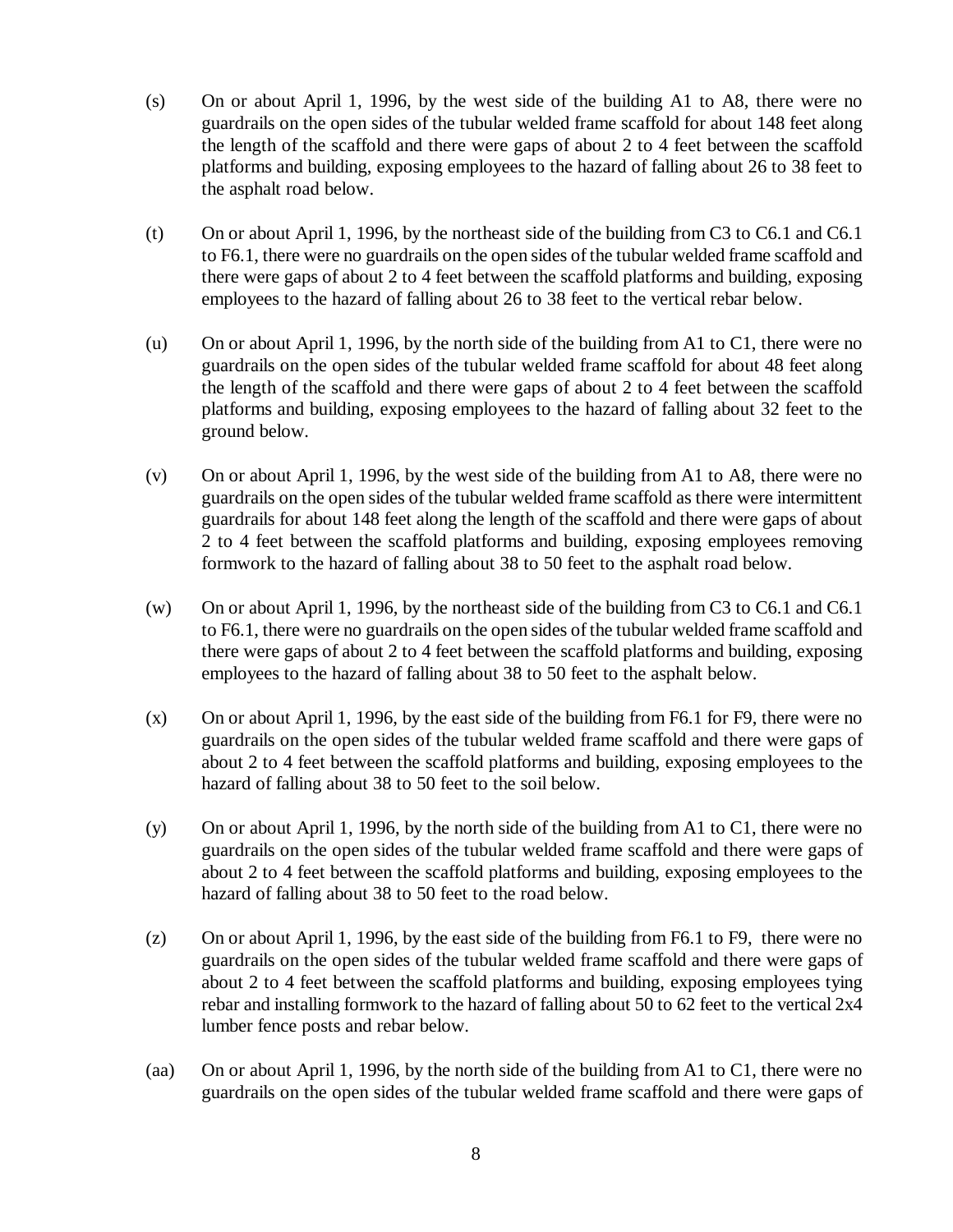about 2 to 4 feet between the scaffold platforms and building, exposing employees to the hazard of falling about 50 to 62 feet to the road below.

- (bb) On or about April 1, 1996, by the northeast side of the building from C3 to C6.1 and C6.1 to F6.1, there were no guardrails on the open sides of the tubular welded frame scaffold and there were gaps of about 2 to 4 feet between the scaffold platforms and building, exposing employees erecting formwork to the hazard of falling about 50 to 62 feet to the asphalt below.
- (cc) On or about April 1, 1996, by the west side of the building from A1 to A8.1, there were no guardrails on the open sides of the tubular welded frame scaffold for about 148 feet along the length of the scaffold and there were gaps of about 2 to 4 feet between the scaffold platforms and building, exposing employees removing formwork to the hazard of falling about 50 to 62 feet to the asphalt road below.
- (dd) On or about April 12, 1996, by the east side of the building from F6.1 to F9, there were no guardrails on the open sides of the tubular welded frame scaffold and there were gaps of about 2 to 4 feet between the scaffold platforms and building, exposing employees tying rebar and installing formwork to the hazard of falling about 50 feet to the vertical rebar below.
- (ee) On or about April 12, 1996, by the northeast side of the building from C3 to C6.1 and C6.1 and F6.1, there were no guardrails on the open sides of the tubular welded frame scaffold and there were gaps of about 2 to 4 feet between the scaffold platforms and building, exposing employees erecting formwork to the hazard of falling about 62 feet to the asphalt below.
- (ff) On or about April 12, 1996, by the east side of the building from F6.1 to F9, there were no guardrails on the open sides of the tubular welded frame scaffold and there were gaps of about 2 to 4 feet between the scaffold platforms and building, exposing employees tying rebar and installing formwork to the hazard of falling about 62 feet to the vertical rebar below.
- (gg) On or about April 12, 1996, by the north side of the building from A1 to C1, there were no guardrails on the open sides of the tubular welded frame scaffold and there were gaps of about 2 to 4 feet between the scaffold platforms and building, exposing employees to the hazard of falling about 62 feet to the road below.
- (hh) On or about April 12, 1996, by the west side of the building from A1 to A8.1, there were no guardrails on the open sides of the tubular welded frame scaffold for about 148 feet along the length of the scaffold and there were gaps of about 2 to 4 feet between the scaffold platforms and building, exposing employees to the hazard of falling about 62 feet to the vertical rebar below.

The violation, its classification as willful, and Milo's knowledge thereof, were deemed admitted; *See* Request for Admission Nos. 20-55.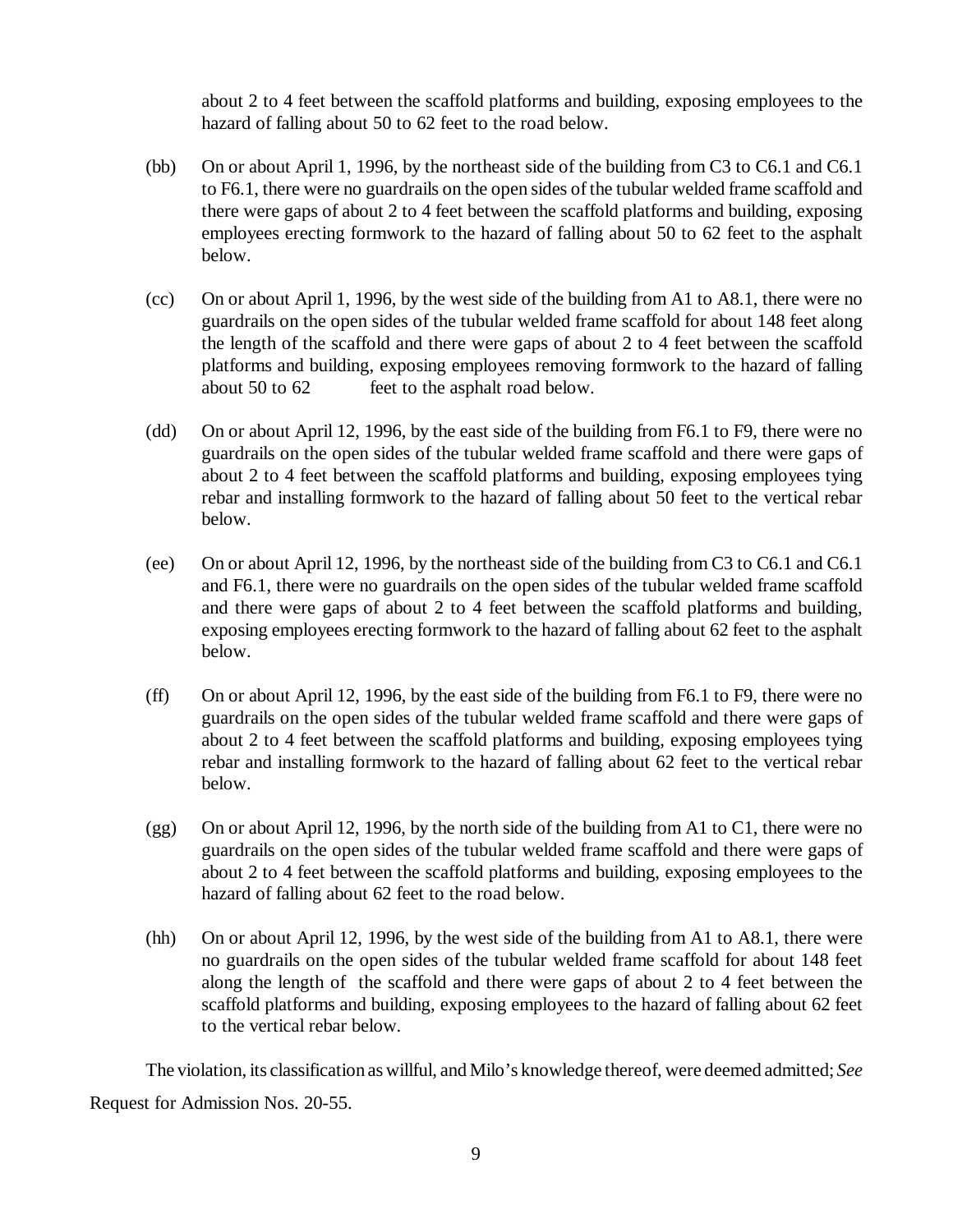CO Cruz testified that between February and July, he inspected various stages of the project. Imminent danger notices were posted, and work was stopped to allow the contractor an opportunity to correct observed violations (Tr. 16-17, 28). Nonetheless Cruz found repeated violations of the cited standard, 34 in all, on his visits between February 2, and April 12 1996 (Tr. 22-24).

I find that the circumstances of the violations, and the factors ennumerated in citation 1, item 1, justify the proposed \$70,000.00 penalty.

### **Willful citation 2, item 4** alleges:

29 CFR 1926.501(b)(1): Each employee on walking/working surface with an unprotected side or edge which is 6 feet or more above a lower level was not protected from falling by the use of guardrail systems, safety net systems, or personal fall arrest systems:

- (a) On or about February 2, 1996, on the south side of the building on the 3rd floor between C and F9, each employee was not protected from falling as there were no guardrail systems, safety net systems, or personal fall arrest systems, exposing employees throwing debris to the floor below to the hazard of falling about 12 feet to the garage floor below and about 26 feet to the ground below.
- (b) On or about February 2, 1996, on the east side of the building on the 3rd floor between F6.1 and F9, each employee was not protected from falling as there were no guardrail systems, safety net systems, or personal fall arrest systems, exposing employees to the hazard of falling about 26 feet to the ground below.
- (c) On or about February 2, 1996, on the south side of the building on the 3rd floor between C and F9, each employee was not protected from falling as there were no guardrail systems, safety net systems, or personal fall arrest systems, exposing employees accepting materials to the hazard of falling about 12 feet to the garage floor below and about 26 feet to the ground below.
- (d) On or about February 2, 1996, on the east side of the building on the 4th floor between C8.1 and C6.1, each employee was not protected from falling as there were no guardrail systems, safety net systems, or personal fall arrest systems, exposing employees erecting plywood formwork to the hazard of falling about 12 feet to the floor below and about 38 feet to the ground below.
- (e) On or about February 2, 1996, on the west side of the building on the 3rd floor between A1 and A8.1, each employee was not protected from falling as there were no guardrail systems, safety net systems, or personal fall arrest systems, exposing employees removing plywood formwork to the hazard of falling about 26 feet to the ground below.
- (f) On or about February 2, 1996, on the east side of the building on the 3rd floor between F6.1 and 7.1, each employee was not protected from falling for about 24 feet along the edge as there were no guardrail systems, safety net systems, or personal fall arrest systems,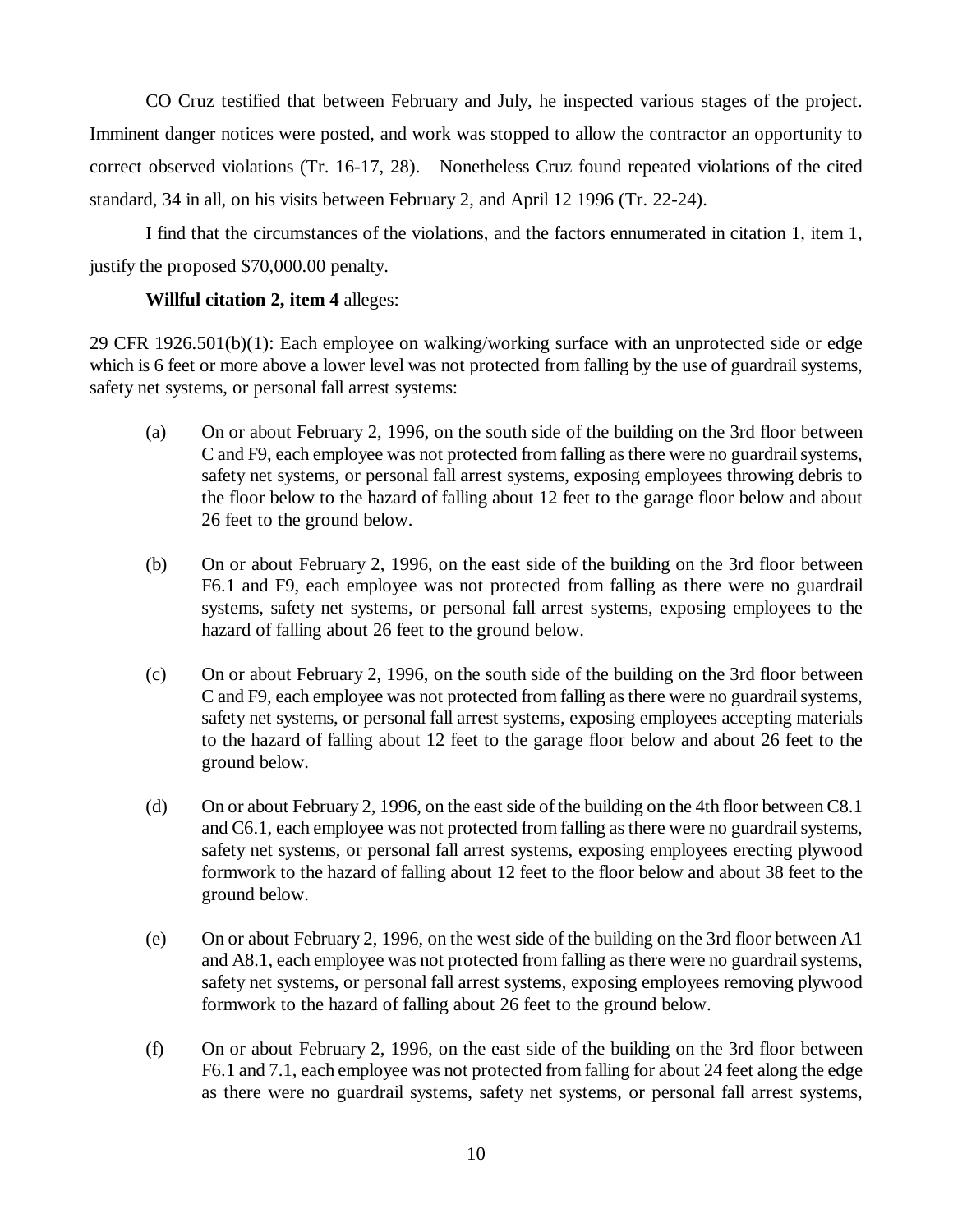exposing employees tying vertical rebars to the hazard of falling about 26 feet to the vertical rebar below.

- (g) On or about February 2, 1996, at the northwest corner of the building on the 3rd floor by A1, B1 and A2, each employee was not protected from falling as there were no guardrail systems, safety net systems, or personal fall arrest systems, exposing employees removing plywood formwork to the hazard of falling about 26 feet to the ground below.
- (h) On or about March 30, 1996, on the south side of the building between A8.1, A9 to B8.1 and B9, each employee was not protected from falling for about 26 feet along the edge as there were no guardrail systems, safety net systems, or personal fall arrest systems, exposing employees unloading lumber and scaffold material to the hazard of falling about 26 feet to the ground below.
- (i) On or about March 30, 1996, on the west side of the building on the 3rd floor between A1 and A8.1, each employee was not protected from falling as there were no guardrail systems, safety net systems, or personal fall arrest systems, exposing employees falling about 26 feet to the ground below.
- (j) On or about March 30, 1996, at the northwest corner or the building on the 4th floor between C to F9, each employee was not protected from falling as there were no guardrail systems, safety net systems, or personal fall arrest systems, exposing employees installing plywood platform access to the hazard of falling about 38 feet to the ground below.
- (k) On or about March 30, 1996, at the southeast and southwest corners of the building on the 4th floor, each employee was not protected from falling as there were no guardrail systems, safety net systems, or personal fall arrest systems, exposing employees using the area to access the material platform to the hazard of falling about 38 feet to the ground below.
- (l) On or about March 30, 1996, at one elevator shaft on the 4th floor, each employee was not protected from falling as there were no guardrail systems, safety net systems, or personal fall arrest systems, exposing employees passing next to the shaft to avoid a pile of debris to the hazard of falling about 38 feet to the ground below.
- (m) On or about March 30, 1996, at a second elevator shaft on the 4th floor, each employee was not protected from falling as there were no guardrail systems, safety net systems, or personal fall arrest systems, exposing employees passing next to the shaft to avoid a pile of debris to the hazard of falling about 38 feet to the ground below.
- (n) On or about April 1, 1996, on the south side of the building at the 4th floor level, each employee was not protected from falling as there were no guardrail systems, safety net systems, or personal fall arrest systems for about 4 by 8 feet along the edges of a material loading platform, exposing employees installing plyforms to the hazard of falling about 38 feet to the ground below.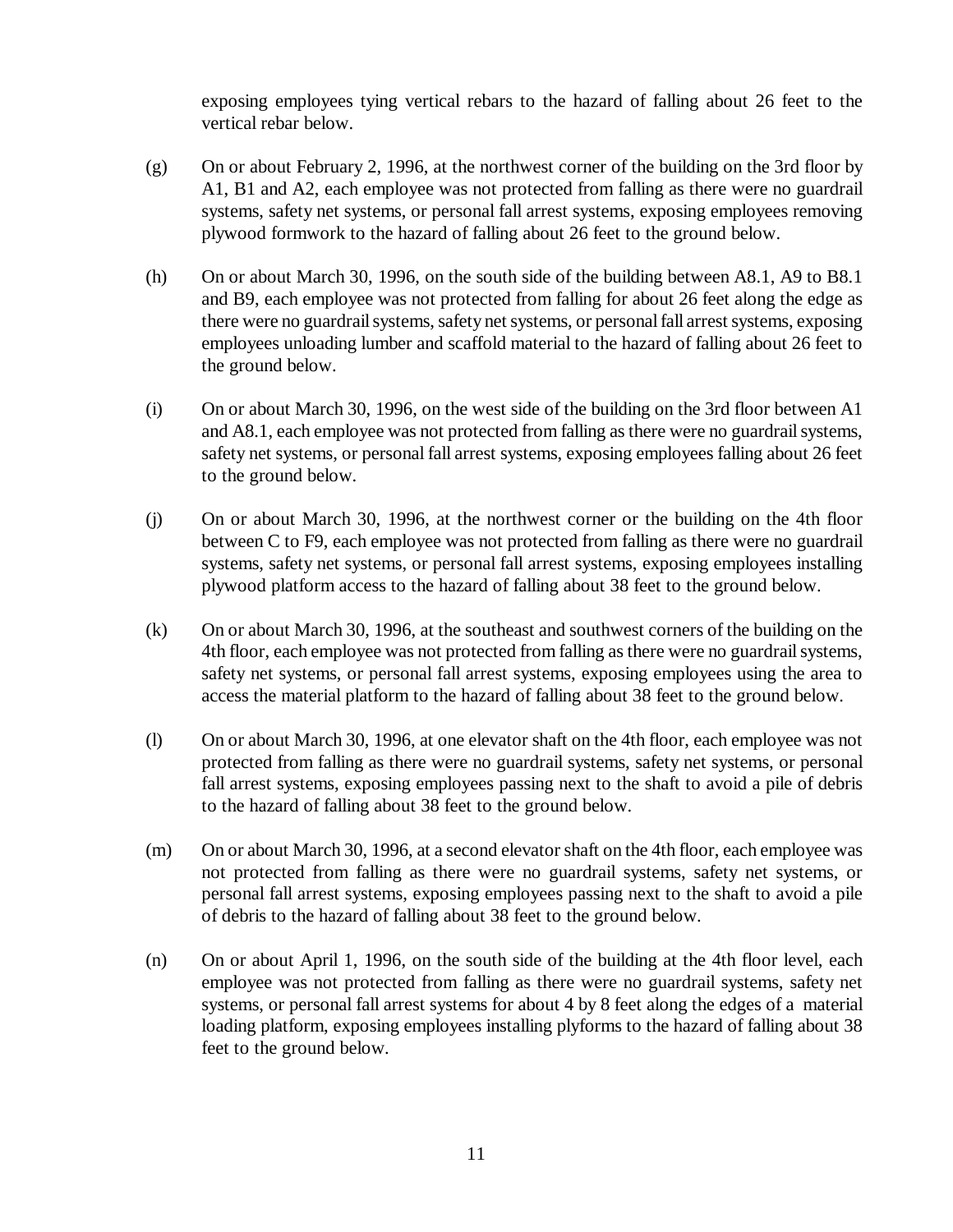- (o) On or about April 1, 1996, on the south side of the building at the 3rd floor level, each employee was not protected from falling as there were no guardrail systems, safety net systems, or personal fall arrest systems for about 4 by 8 feet along the edges of a material loading platform, exposing employees to the hazard of falling about 26 feet to the ground below.
- (p) On or about April 1, 1996, on the east side of the building on the 5th floor between F6.1 and F9, each employee was not protected from falling as there were no guardrail systems, safety net systems, or personal fall arrest systems, exposing employees to the hazard of falling about 50 feet to the ground below.
- (q) On or about April 1, 1996, on the south side of the building on the 5th floor between A8.1 and F8.1, each employee was not protected from falling as there were no guardrail systems, safety net systems, or personal fall arrest systems, exposing employees about 50 feet to the ground below.
- (r) On or about April 1, 1996, on the south side of the building on the 5th floor between A1 and A8.1, each employee was not protected from falling as there were no guardrail systems, safety net systems, or personal fall arrest systems, exposing employees about 50 feet to the ground below.
- (s) On or about April 1, 1996, at the southeast corner, southwest corner, and center of the south side of the building on the 3rd floor, each employee was not protected from falling as there were no guardrail systems, safety net systems, or personal fall arrest systems, exposing employees throwing debris to the floor below to the hazard of falling about 26 feet to the ground below.
- (t) On or about April 1, 1996, at the southwest side of the building on a loading platform between A8.1, A9 to B8.1, and B9, each employee was not protected from falling as there were no guardrail systems, safety net systems, or personal fall arrest systems for about 36 feet along the edges, exposing employees to the hazard of falling about 26 feet to the ground below.
- (u) On or about April 1, 1996, on the west side of the building on the 3rd floor between A1 and A8.1, each employee was not protected from falling as there were no guardrail systems, safety net systems, or personal fall arrest systems, exposing employees to the hazard of falling about 26 feet to the ground below.
- (v) On or about April 1, 1996, at the southwest and southeast corners of the building on the 4th floor, each employee was not protected from falling as there were no guardrail systems, safety net systems, or personal fall arrest systems, exposing employees to the hazard of falling about 38 feet to the ground below.
- (w) On or about April 1, 1996, at an elevator shaft on the 3rd floor, each employee was not protected from falling as there were no guardrail systems, safety net systems, or personal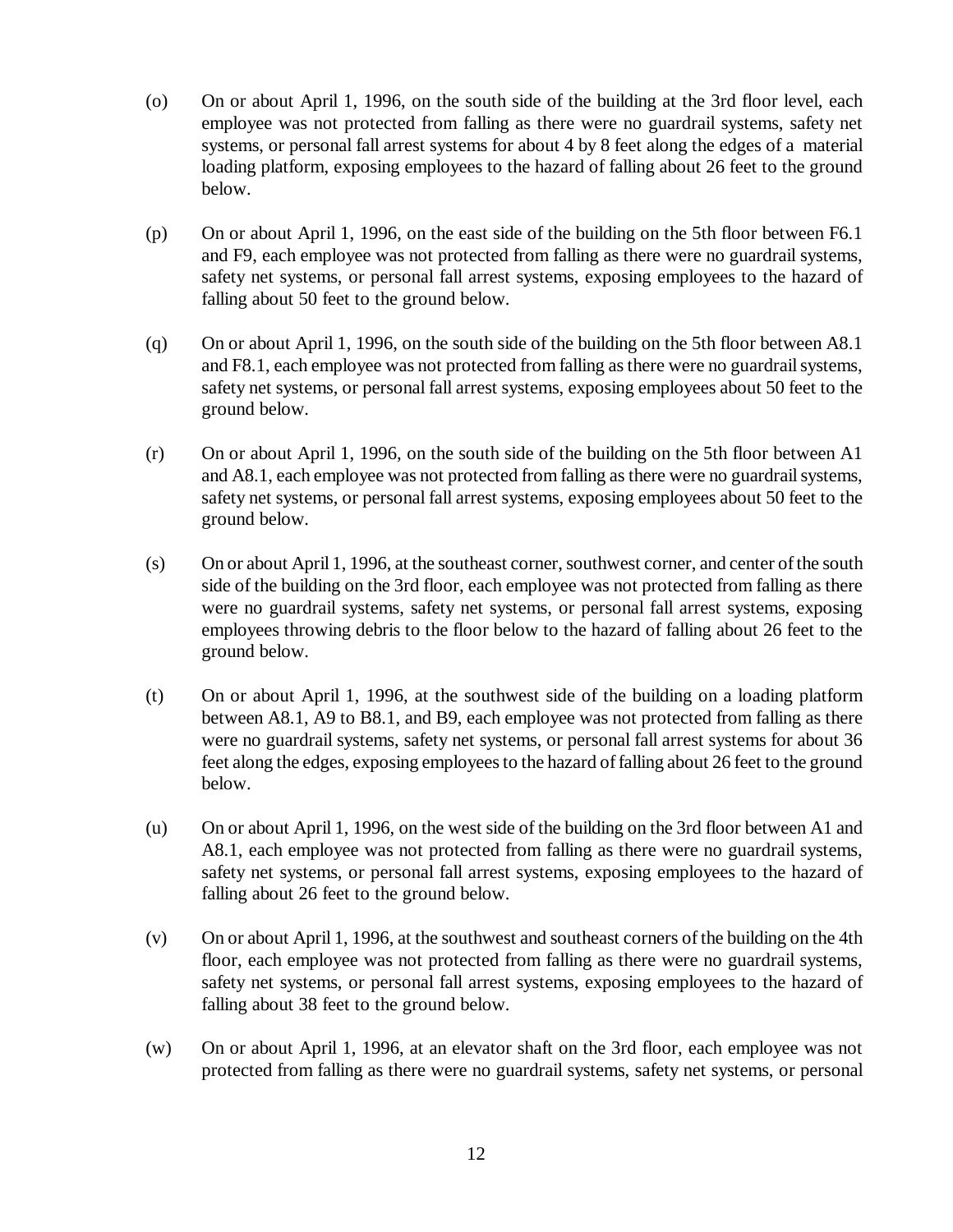fall arrest systems, exposing employees passing next to the shaft to avoid a pile of debris to the hazard of falling about 26 feet to the ground below.

- (x) On or about April 12, 1996, at the northeast side of the building on the 6th floor, each employee was not protected from falling as there were no guardrail systems, safety net systems, or personal fall arrest systems, exposing employees to the hazard of falling about 62 feet to the ground below.
- (y) On or about April 12, 1996, on the north side of the building between A1 and C1, each employee was not protected from falling as there were no guardrail systems, safety net systems, or personal fall arrest systems, exposing employees erecting plyforms to the hazard of falling about 62 feet to the ground below.
- (z) On or about April 12, 1996, at the southeast corner of the building between F8.1 and F9, each employee was not protected from falling as there were no guardrail systems, safety net systems, or personal fall arrest systems, exposing employees to the hazard of falling about 50 feet to the ground below.
- (aa) On or about April 12, 1996, at the southwest corner of the building on the 5th floor, each employee was not protected from falling as there were no guardrail systems, safety net systems, or personal fall arrest systems, exposing employees throwing construction materials over the floor edge to the hazard of falling about 50 feet to the ground below.
- (bb) On or about April 12, 1996, on the northeast side of the building on the 6th floor between C1 to C6.1 and C6.1 to F6.1, each employee was not protected from falling as there were no guardrail systems, safety net systems, or personal fall arrest systems, exposing employees erecting plyforms to the hazard of falling about 62 feet to the ground below.
- (cc) On or about April 12, 1996, on the south side of the building on the 4th floor, each employee was not protected from falling as there were no guardrail systems, safety net systems, or personal fall arrest systems on a material loading platform, exposing employees to the hazard of falling about 38 feet to the ground below.
- (dd) On or about April 12, 1996, on the southwest side of the building on the 4th floor between A8.1, A9 to B8.1 and B9, each employee was not protected from falling as there were no guardrail systems, safety net systems, or personal fall arrest systems on a material loading platform, exposing employees loading stacks of metal planks and 2x4 lumber to the hazard of falling about 38 feet to the ground below.
- (ee) On or about April 12, 1996, on the south side of the building on the 6th floor between A8.1 and F8.1, each employee was not protected from falling as there were no guardrail systems, safety net systems, or personal fall arrest systems for about 106 feet along the edge, exposing employees erecting plyforms to the hazard of falling about 62 feet to the ground below.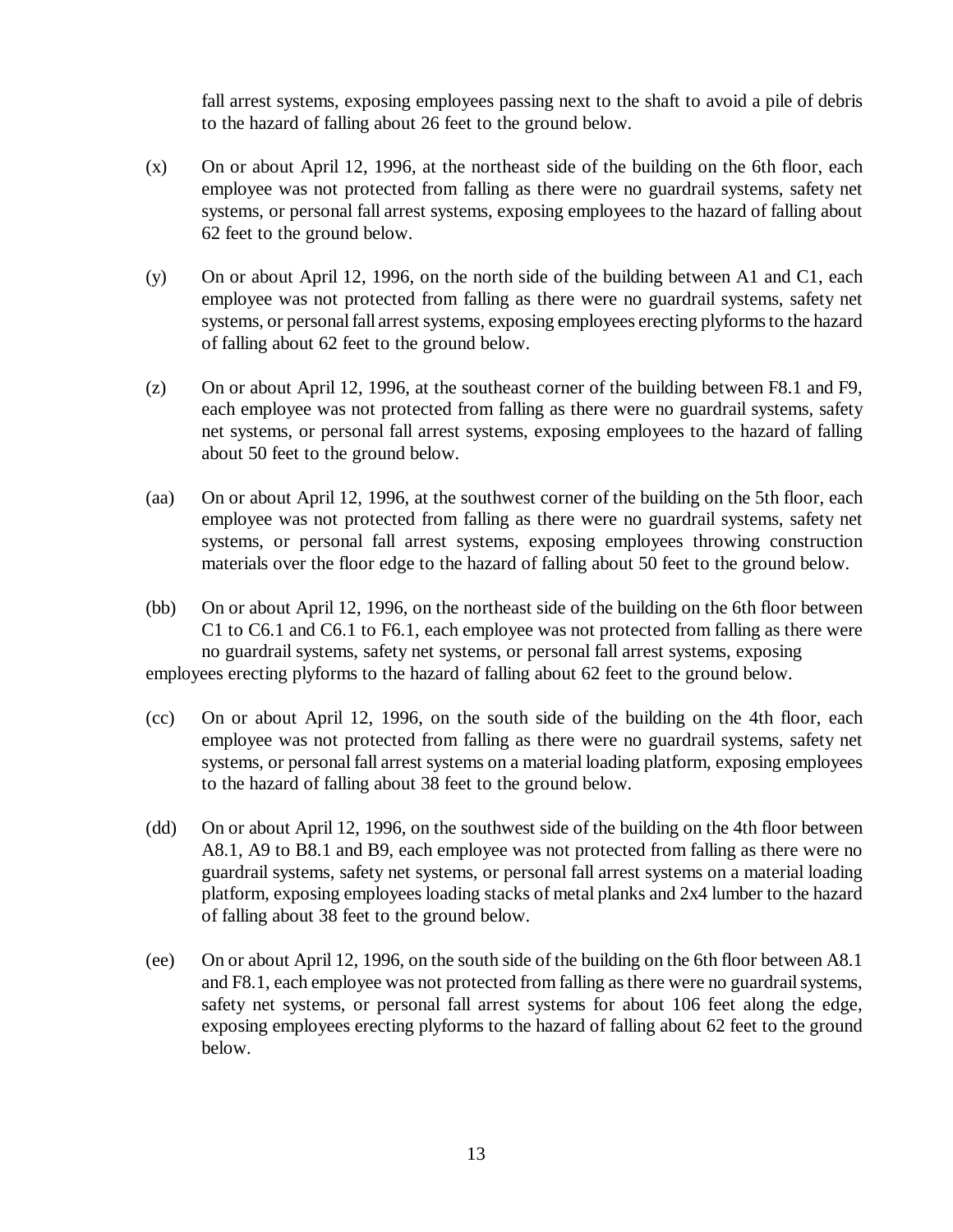- (ff) On or about April 12, 1996, on the east side of the building on the 6th floor between F6.1 and F8.1, each employee was not protected from falling as there were no guardrail systems, safety net systems, or personal fall arrest systems for about 50 feet along the edge, exposing employees installing concrete forms to the hazard of falling about 62 feet to the vertical rebars and ground below.
- (gg) On or about April 12, 1996, on the 6th floor of the building between A8.1 and F8.1, each employee was not protected from falling as there were no guardrail systems, safety net systems, or personal fall arrest systems, exposing employees installing concrete forms and watching the crane lift materials to the hazard of falling about 62 feet to the ground below.
- (hh) On or about April 12, 1996, on the south side of the building on the 6th floor between A8.1 and F8.1, each employee was not protected from falling as there were no guardrail systems, safety net systems, or personal fall arrest systems for about 106 feet along the edge, exposing employees to the hazard of falling about 62 to the ground below.

The violation, its classification as willful, and Milo's knowledge thereof, were deemed admitted; *See* Request for Admission Nos. 56-91.

As noted, Cruz inspected various stages of the project between February and July. Despite the posting of imminent danger notices, Cruz found repeated violations of the cited standard, 34 in all, on his visits, between February 2, and April 12 1996 (Tr. 25).

I find that the circumstances of the violations, and the factors ennumerated in citation 1, item 1, justify the proposed \$70,000.00 penalty.

# **Willful citation 2, item 5** alleges:

29 CFR 1926.1052(c)(1): Stairways having four or more risers or rising more than 30 inches (76cm), whichever is less, were not equipped with one handrail and one stair rail system along each unprotected side or edge:

- (a) The north stairway #1 that rose to a height of 14 to 38 feet was not equipped with one handrail and one stair rail system along each unprotected side or edge, exposing employees using the stairway to access and egress upper floors to the hazard of falling about 14 to 38 feet to the concrete below.
- (b) The south stairway #2 that rose to a height of 14 to 38 feet was not equipped with one handrail and one stair rail system along each unprotected side or edge, exposing employees using the stairway to access and egress upper floors to the hazard of falling about 14 to 38 feet to the concrete below.

The violation, its classification as willful, and Milo's knowledge thereof, were deemed admitted; *See* Request for Admission Nos. 92-94. An imminent danger notice was posted for this item (Tr. 27).